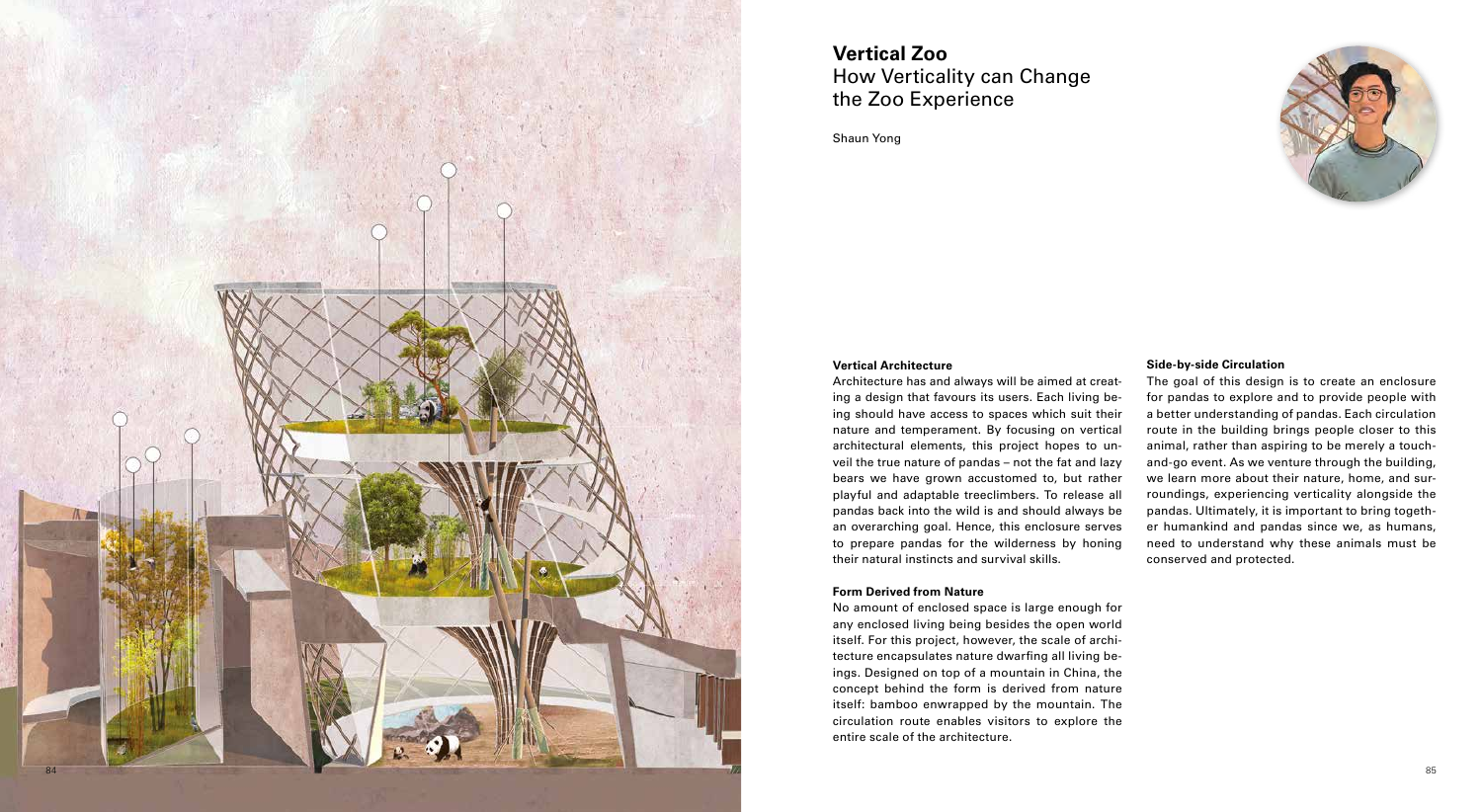

### **Design Idea**

The purpose of this enclosure is to not only serve as an education medium revolving the ecosystem of the giant pandas but to also prepare the Pandas for the outside world. By planting different species of bamboos on the different levels of the enclosure, this would train them to seek for their own food while training their survival skills.



## **Flora and Fauna of the Zoo**

- 1 Tibetan Snowcock Bird
- 2 Tibetan Sandgrouse
- 3 Giant Babax
- 4 Tibetan Eared Pheasant
- 5 Chimonobambusa Quadrangularis (Square Bamboo)
- 6 Giant Panda
- 7 Bambusa Sinospinosa (Thorny Bamboo)
- 8 Dendrocalamus Latiflorus (Mei-Nung Bamboo)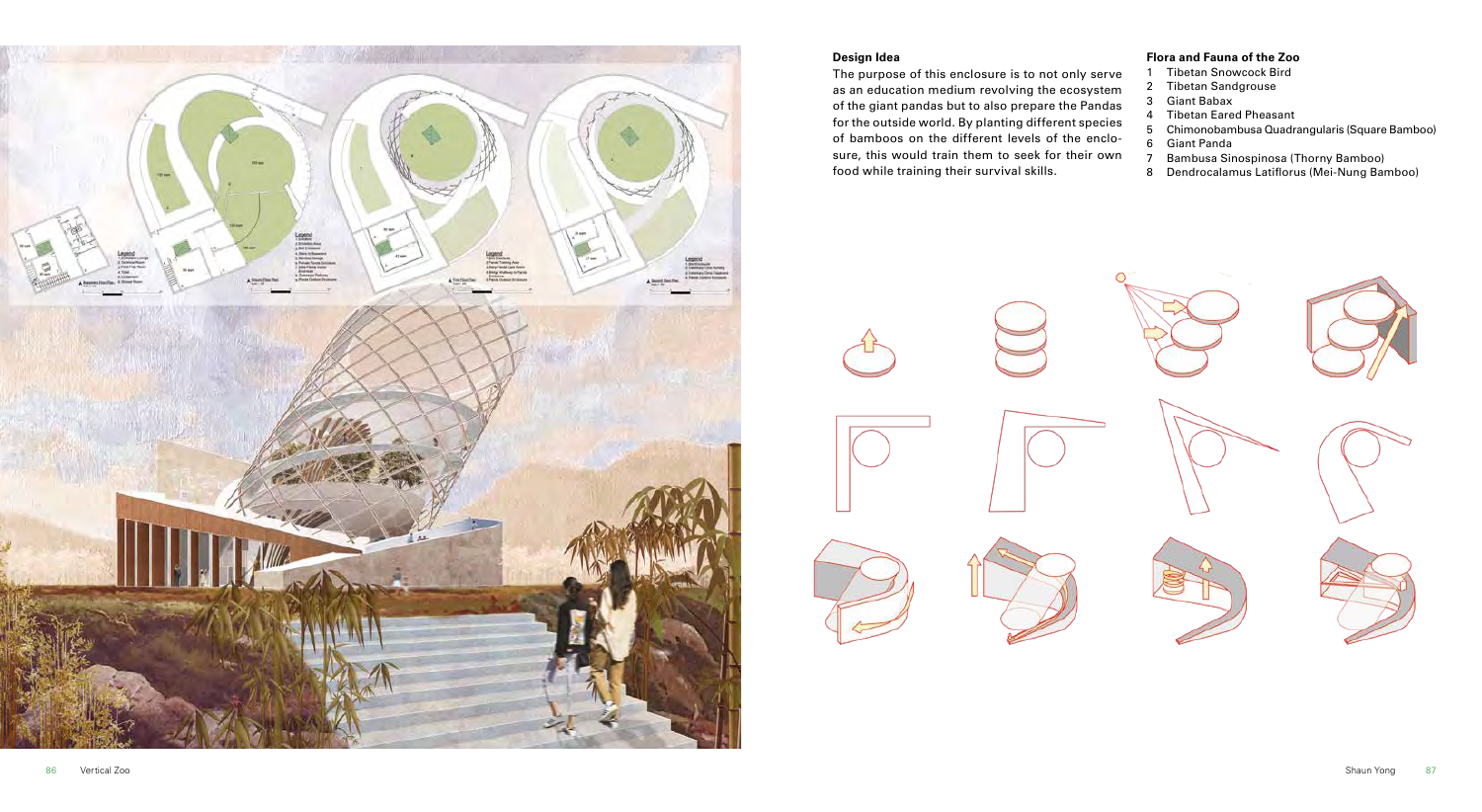



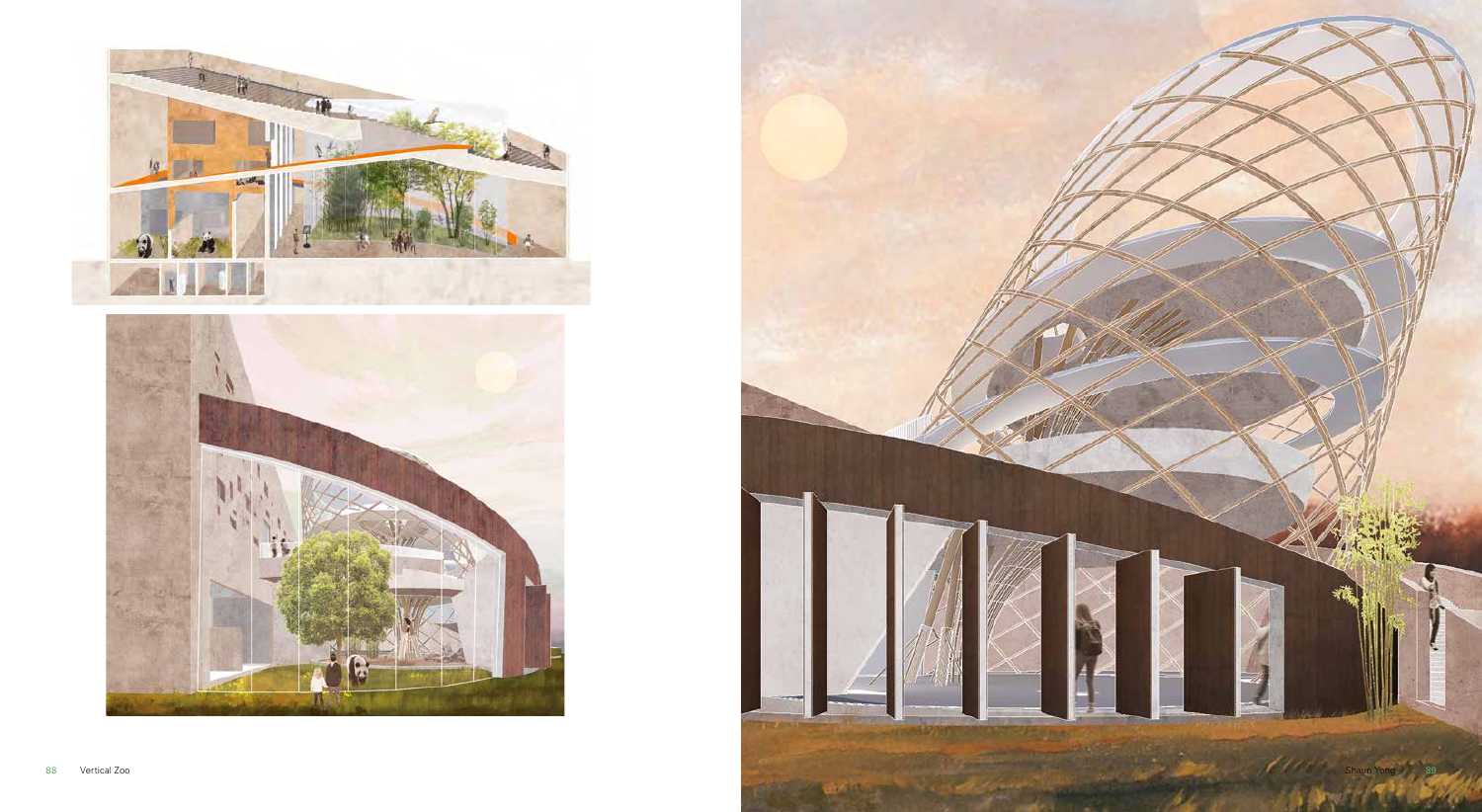